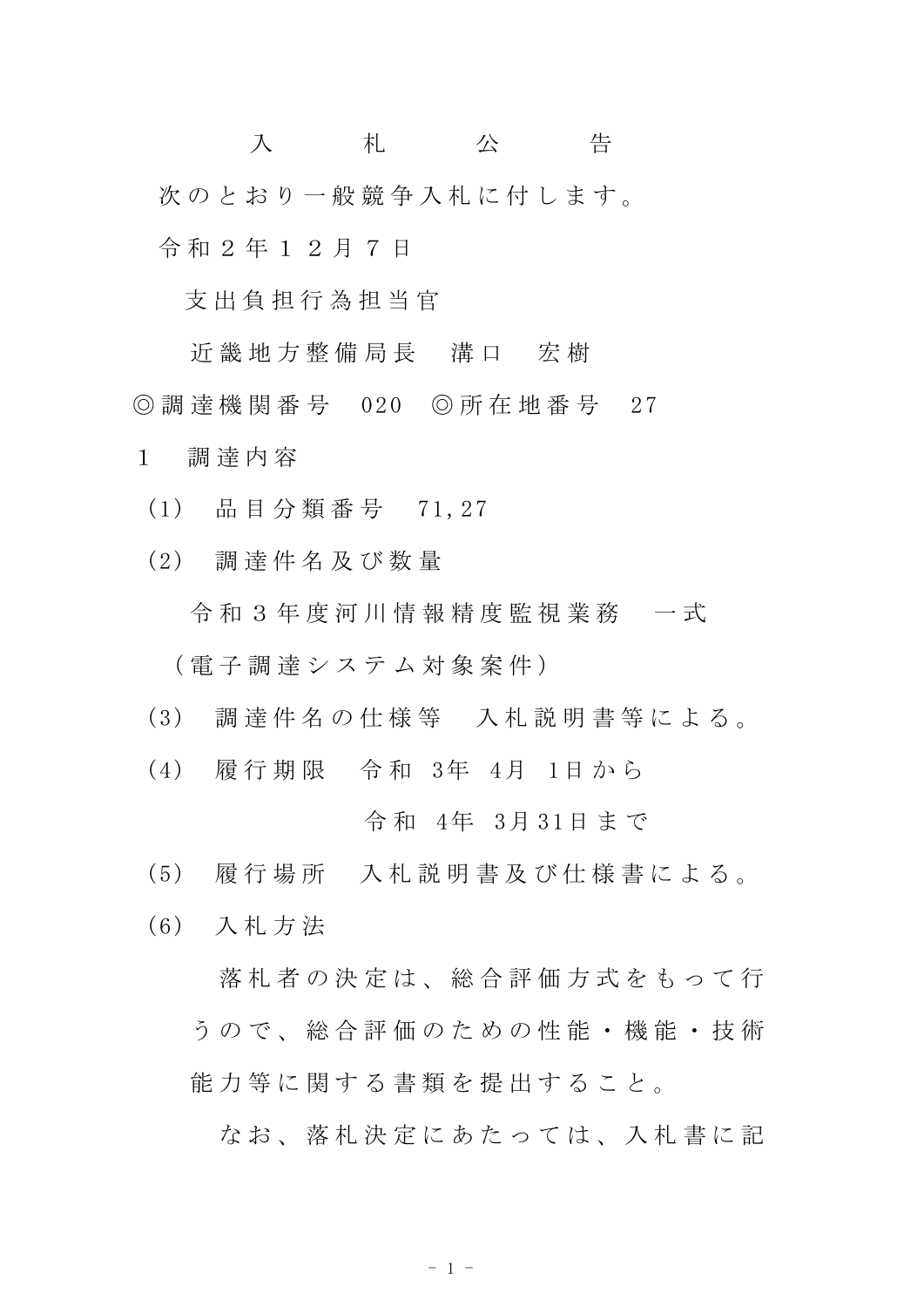載 さ れ た 金 額 に 消 費 税 及 び 地 方 消 費 税 の 税 率 を乗じて得た額を加算した金額(当該金額に 1 円 未 満 の 端 数 が あ る と き は 、 そ の 端 数 金 額 を 切 り 捨 て た 金 額 と す る 。)を も っ て 落 札 価 格 とするので、入札者は消費税及び地方消費税 に係る課税事業者であるか免税事業者である かを問わず、見積もった契約希望金額から当 該 金 額 に 係 る 消 費 税 及 び 地 方 消 費 税 び 相 当 す る額を減じた金額を記載した入札書を提出す る こ と 。

原則として、当該入札の執行において入札 執 行 回 数 は 2回 を 限 度 と す る 。 な お 、 当 該 入 札 回 数 ま で に 落 札 者 が 決 定 し な い 場 合 は 、 予 算 決 算 及 び 会 計 令 第 99条 の 2 の 規 定 に 基 づ く |随 意 契 約 ( 以 下 「 不 落 随 契 」 と い う 。 ) に 移 行する場合がある。その場合は以下のとおり と す る 。

- 1) 不 落 随 契 に 伴 う 見 積 依 頼 は 、 2 回 目 の 入 札 を 行 っ た も の に 対 し て 行 う も の と す る 。
- 2) 見 積 書 提 出 意 思 の あ る 者 は 、 見 積 書 の 提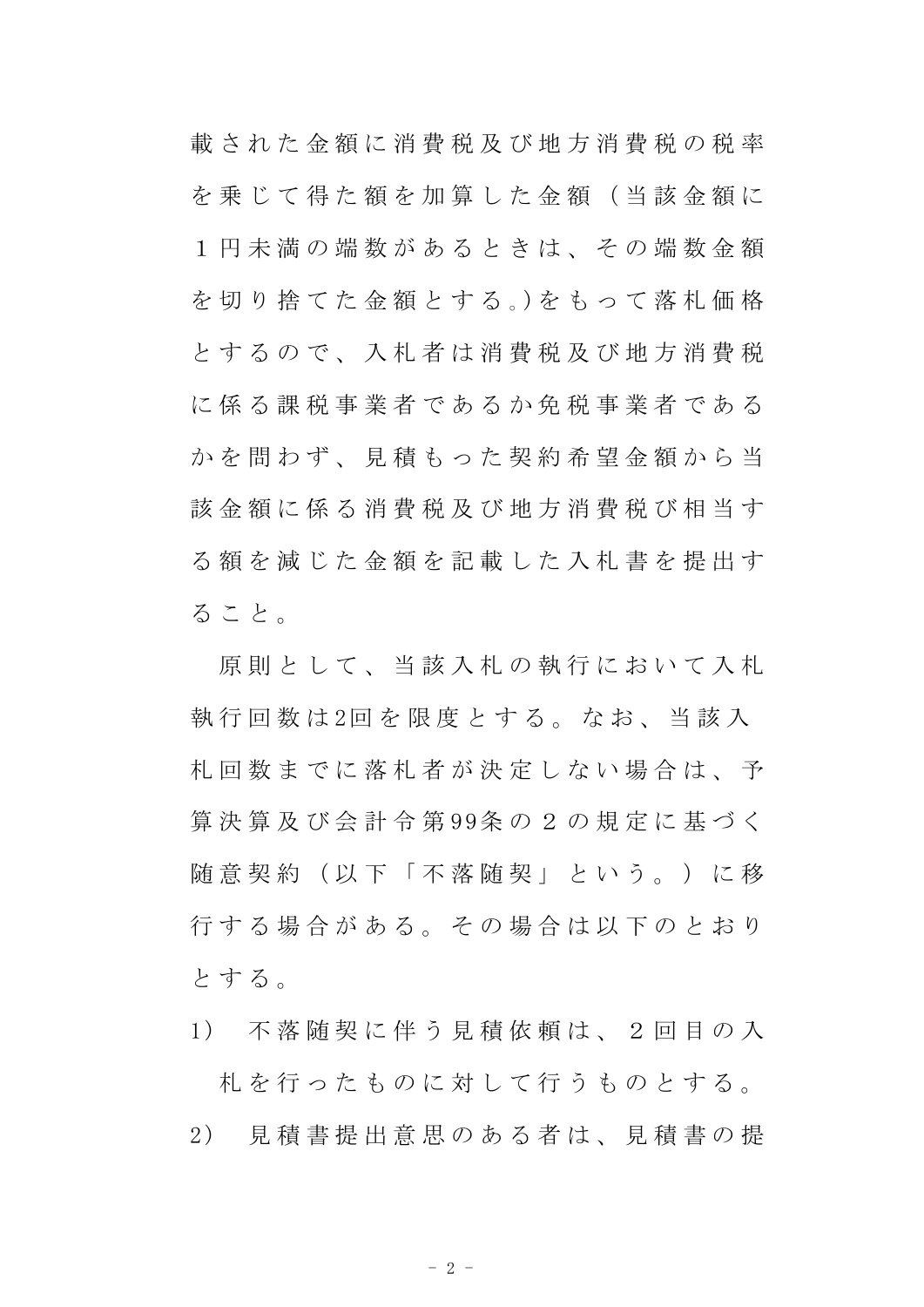出 を 行 う こ と 。

3) 見 積 書 提 出 意 思 の な い 者 は 、 辞 退 届 を 必 ず 提 出 す る こ と 。

なお、紙入札方式による入札者は、開札 場より退出すること。

4) 何 ら 意 思 表 示 の な い 者 は 、 見 積 書 提 出 意 思のない者とみなす。

詳細は入札説明書による。

- (7) 電 子 調 達 シ ス テ ム ( G E P S ) の 利 用 本 案 件 は 、 申 請 書 等 の 提 出 、 入 札 を 電 子 調 達 シ ステムで行う対象案件である。なお、電子調 達システムによりがたい場合は、紙入札方式 参加願を提出し、紙入札方式に変えることが できる。
- 2 競 争 参 加 資 格
- (1) 予 算 決 算 及 び 会 計 令 第 70条 及 び 第 71条 の 規 定 に該当しない者であること。
- (2) 平 成 31・32・33年 度 ま た は 令 和 1・2・3年 度 国 土 交 通 省 競 争 参 加 資 格 (全 省 庁 統 一 資 格 )「 役 務 の 提 供 等 」 の 近 畿 地 域 の 競 争 参 加 資 格 を 有 す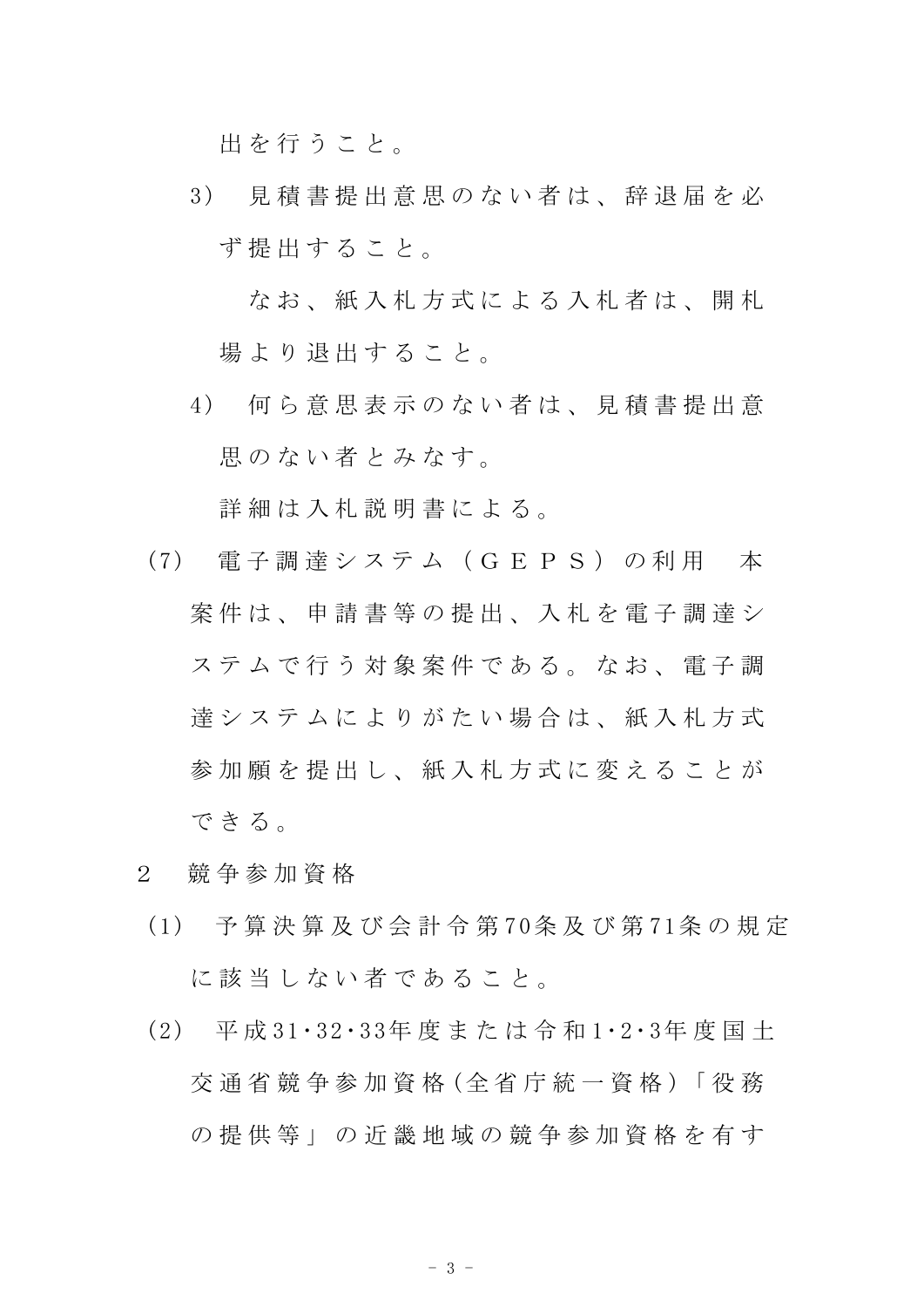る 者 で あ る こ と 。

なお、 当 該 資 格 に 係 る 申 請 に つ い て は、

「 競 争 参 加 者 の 資 格 に 関 す る 公 示 」 ( 令 和 2 年3月31日付官報)の別表に記載されている申 請 受 付 窓 口 (近 畿 地 方 整 備 局 総 務 部 契 約 課 ほ か)にて随時受け付けている。

- (3) 申 請 書 等 の 受 領 期 限 の 日 か ら 開 札 の 時 ま で の期間に、近畿地方整備局長から指名停止を 受けていないこと。
- (4) 会 社 更 生 法 に 基 づ き 更 生 手 続 開 始 の 申 し 立 て がなされている者又は民事再生法に基づき再 生 手 続 開 始 の 申 し 立 て が な さ れ て い る 者

( 「 競 争 参 加 者 の 資 格 に 関 す る 公 示 」 に 基 づ く 「 会 社 更 生 法 及 び 民 事 再 生 法 開 始 に 基 づ く 更 生 手 続 の 決 定 等 を 受 け た 者 の 手 続 」 を 行 っ た 者 を 除 く 。 ) で な い こ と 。

- (5) 電 子 調 達 シ ス テ ム に よ る 場 合 は 、 電 子 認 証 (ICカード) を取得していること。
- (6) 入 札 説 明 書 を 3(3)の 交 付 方 法 に よ り 、 電 子 調 達 シ ス テ ム か ら 自 ら 直 接 ダ ウ ン ロ ー ド し た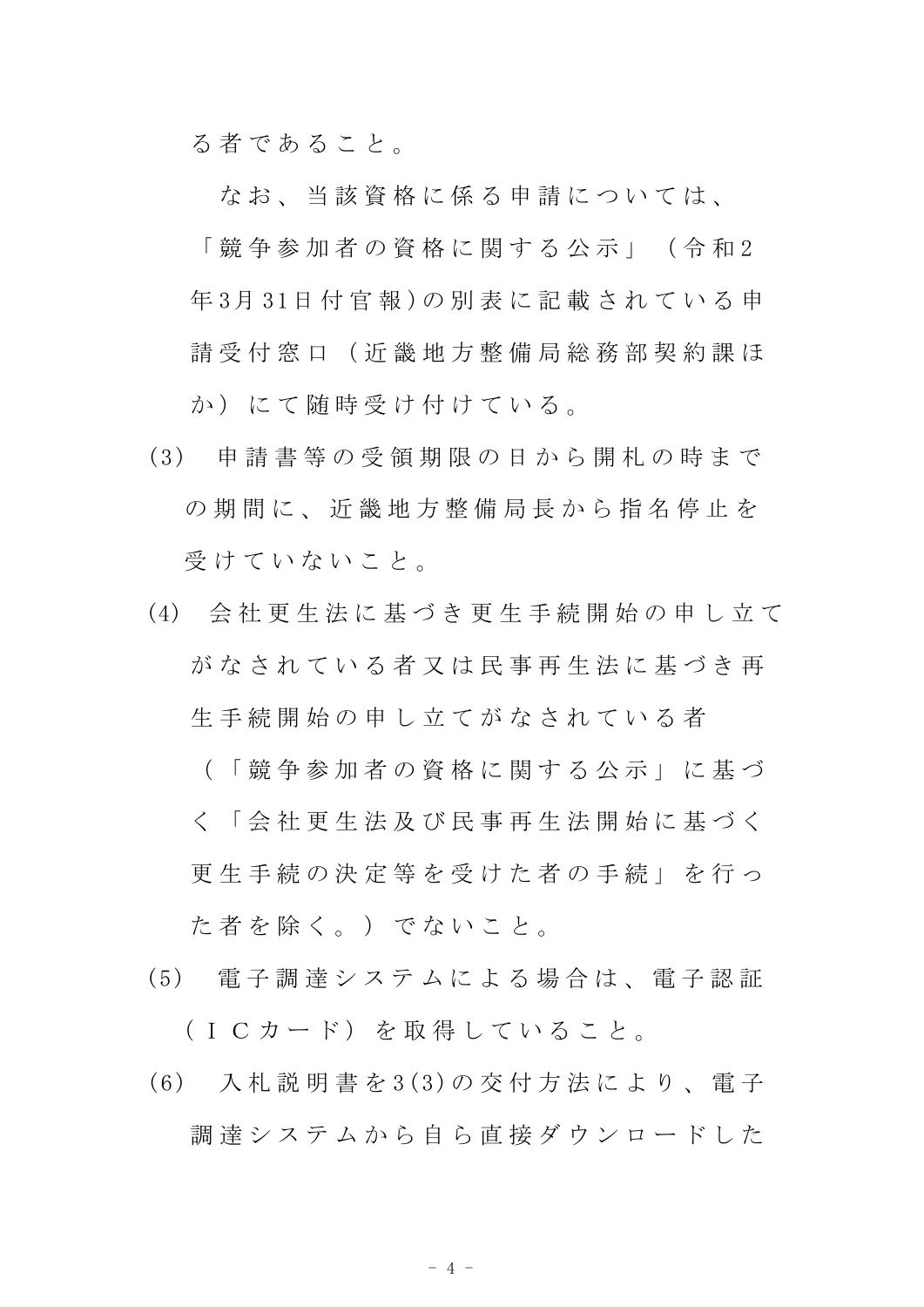者であること。または、支出負担行為担当官 から直接交付を受けた者であること。

(7) 警 察 当 局 か ら 、 暴 力 団 員 が 実 質 的 に 経 営 を 支 配 す る 者 又 は こ れ に 準 ず る 者 と し て 、 国 十 交 通 省 が 発 注 す る 業 務 等 か ら の 排 除 要 請 が あ

り、 当 該 状 熊 が 継 続 し て い る も の で な い こ と 。

- (8) 入 札 説 明 書 に 定 め る 同 種 又 は 類 似 業 務 の 元 請 けとしての履行実績があり、実績が確認でき る 資料 を 提 出 し た 者 で あ る こ と 。
- (9) 配 置 予 定 管 理 技 術 者 が 、 入 札 説 明 書 に 掲 げ るいずれかの資格を有する者及び、同種又は 類似 業 務 で の 管 理 技 術 者 と し て の 実 績 が あ る こ と を 確 認 で き る 資 料 を 提 出 し た 者 で あ る こ と 。
- 3 申 請 書 等 及 び 入 札 書 の 提 出 場 所 等
- (1) 電 子 調 達 シ ス テ ム の U R L 、 入 札 書 の 提 出 場 所、契約条項を示す場所及び問い合わせ先 政 府 電 子 調 達 シ ス テ ム

https://www.geps.go.jp/

〒 540-8586 大 阪 府 大 阪 市 中 央 区 大 手 前 1 丁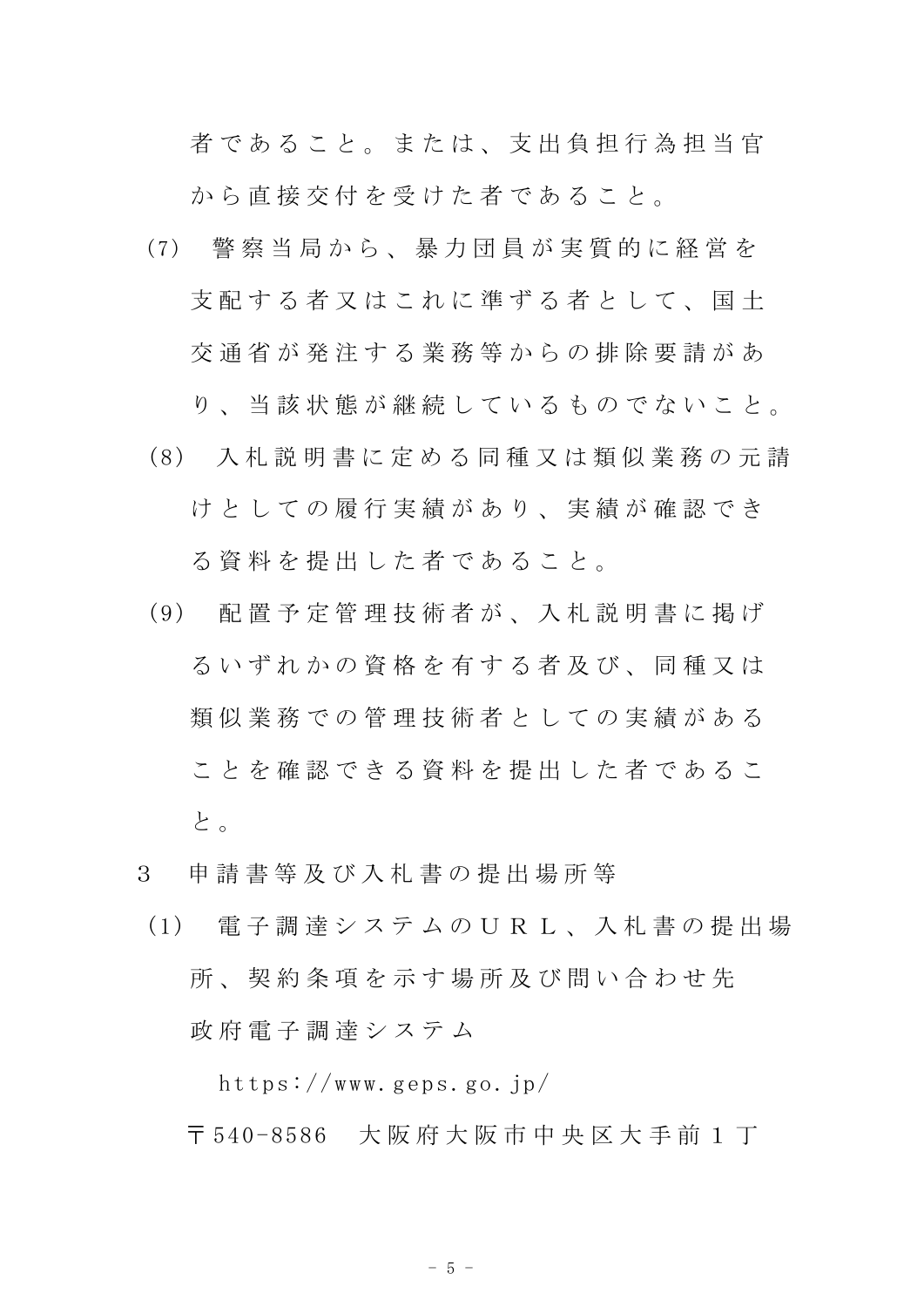目 5 番 44号 大阪合同庁舎第 1 号館 8 階 国 土 交 通 省 近 畿 地 方 整 備 局 総 務 部 契 約 課 購買 第 一 係 長 一 小 田 章 二 朗

TEL06-6942-1141(内 線 2536)

(2) 紙 入 札 方 式 に よ る 入 札 書 の 提 出 場 所 、 契 約 条 項を示す場所及び問い合わせ先

上 記 3(1)の 問 い 合 わ せ 先 に 同 じ

(3) 入 札 説 明 書 の 交 付 す る 場 所 及 び 方 法

電子調達システムにより交付する。(質問回 **答 等 を 、 雷 子 調 達 シ ス テ ム の 調 達 資 料 ダ ウ ン ロ** ード機能を用いて行うため、資料のダウンロー ド の 際 に 「 ダ ウ ン ロ ー ド し た 案 件 に つ い て 訂 正 ・ 取 消 が 行 わ れ た 際 に 更 新 通 知 メ ー ル の 配 信 を 希 望 す る 」 に チ ェ ッ ク を 入 れ る こ と 。 )

た だ し 、 や れ を 得 な い 事 由 に よ り 、 雷 子 調 達 システムにより入手が出来ない場合は、支出負 担 行 為 担 当 官 か ら 直 接 交 付 を 行 う の で 、 上 記 3 (1)に 問 い 合 わ せ る こ と 。

(4) 電 子 調 達 シ ス テ ム に よ る 入 札 書 類 デ ー タ ( 申 請 書 等)の受 領 期 限、 及 び 紙 入 札 方 式 に よ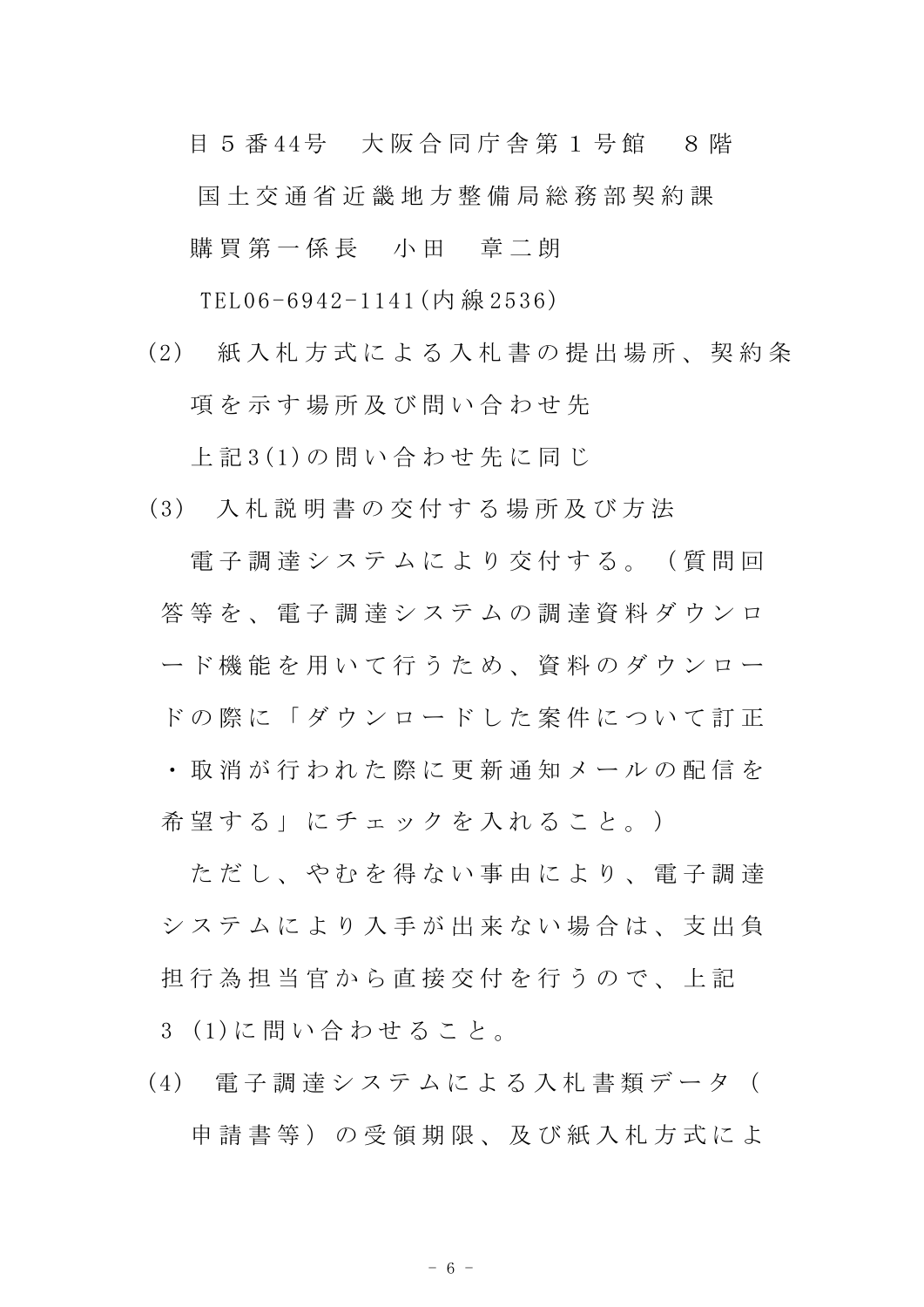る 申 請 書 等 の 受 領 期 限

令 和 3年 1月 12日 16時 00分

(5) 電 子 調 達 シ ス テ ム に よ る 入 札 書 の 受 領 期 限 及 び 紙 入 札 ・ 郵 送 等 に よ る 入 札 書 の 受 領 期 限

令 和 3年 2月 16日 16時 00分

(6) 開 札 の 日 時 及 び 場 所

令 和 3年 2月 17日 11時 00分

- 国土交通省 近畿地方整備局 入札室 4 その他
	- (1) 契 約 手 続 に 使 用 す る 言 語 及 び 通 貨 日 本 語 及 び 日 本 国 通 貨 。
	- (2) 入 札 保 証 金 及 び 契 約 保 証 金 免 除
	- (3) 入 札 者 に 要 求 さ れ る 事 項

① 電 子 調 達 シ ス テ ム に よ り 参 加 を 希 望 す る 者 は 、 上 記 3(4)の 受 領 期 限 ま で に 入 札 書 類 デ ー タ ( 申 請 書 等 ) を 上 記 3(1)に 示 す U R L よ り 、 雷 子 調 達 シ ス テ ム を 利 用 し て 提 出 し な け れ ば な ら な い 。

② 紙 入 札 方 式 に よ り 参 加 を 希 望 す る 者 は 上 記 3(4)の 受 領 期 限 ま で に 必 要 な 申 請 書 等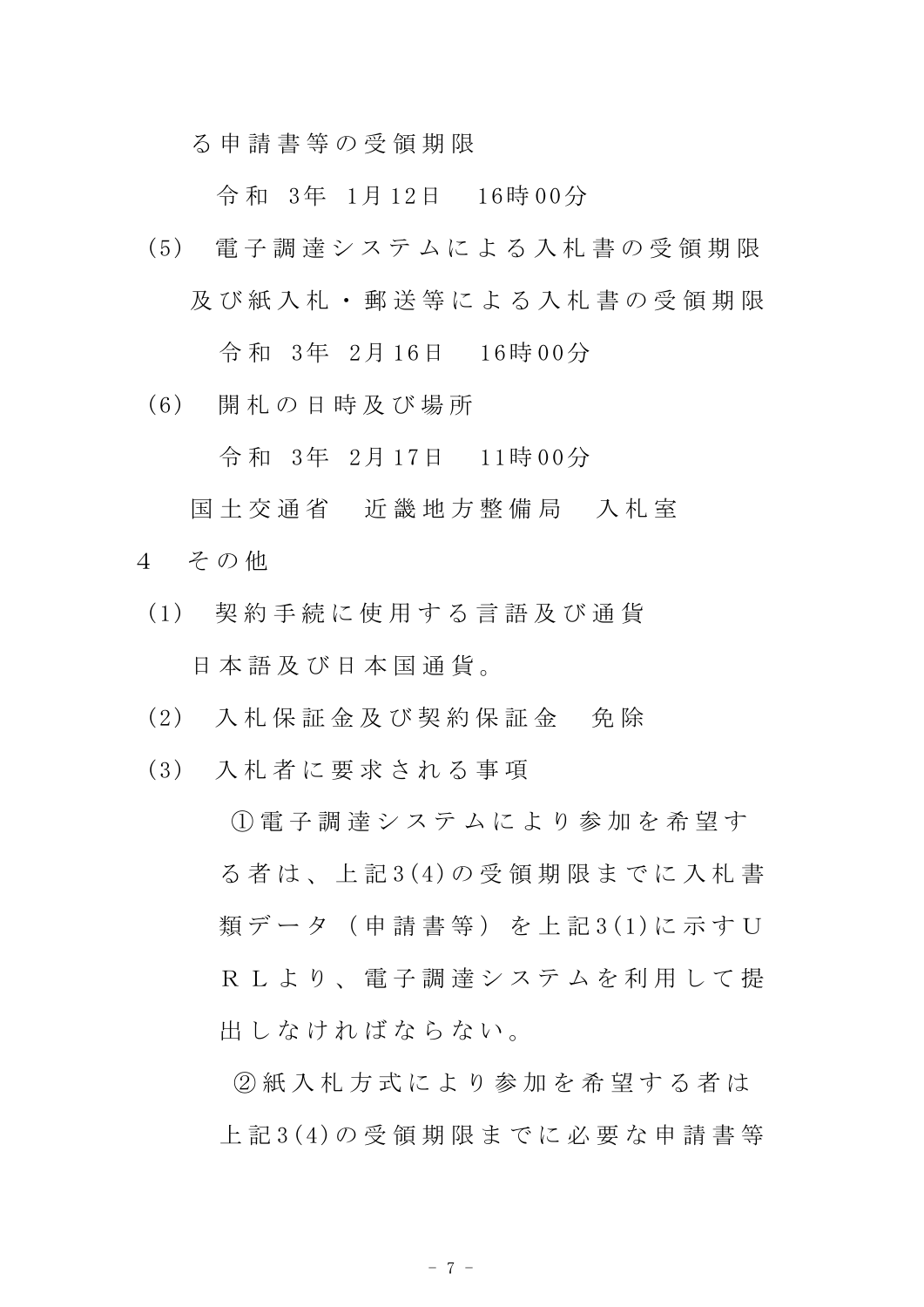を 上 記 3(2)に 示 す 場 所 に 提 出 し な け れ ば な らない。

なお、1020いずれの場合も、開札日の前日 までの期間において必要な申請書等の内容 に関する支出負担行為担当官からの照会が

あ っ た 場 合 に は 、 説 明 し な け れ ば な ら な い 。

- (4) 落 札 対 象 申 請 書 等 は 、 支 出 負 担 行 為 担 当 官において技術審査を行い、当該業務の遂行 が可能と認められると判断した当該申請書等 に係る入札書のみを落札対象とする。
- (5) 入 札 の 無 効 競 争 に 参 加 す る 資 格 を 有 し な い者 の し た 入 札 及 び 入 札 の 条 件 に 違 反 し た 入 札 は 無 効 と す る 。
- (6) 契 約 書 作 成 の 要 否 要
- (7) 落 札 者 の 決 定 方 法 総 合 評 価 落 札 方 式 と す る 。 上 記 4 (3)に 従 い 申 請 書 等 を 提 出 し た 入 札 者であって、上記2の競争参加資格を全て満 た し 、 本 公 告 及 び 入 札 説 明 書 に お い て 明 ら か にした性能·機能·技術能力等の要求要件の う ち 必 須 と さ れ た 項 目 の 最 低 限 の 要 求 要 件 を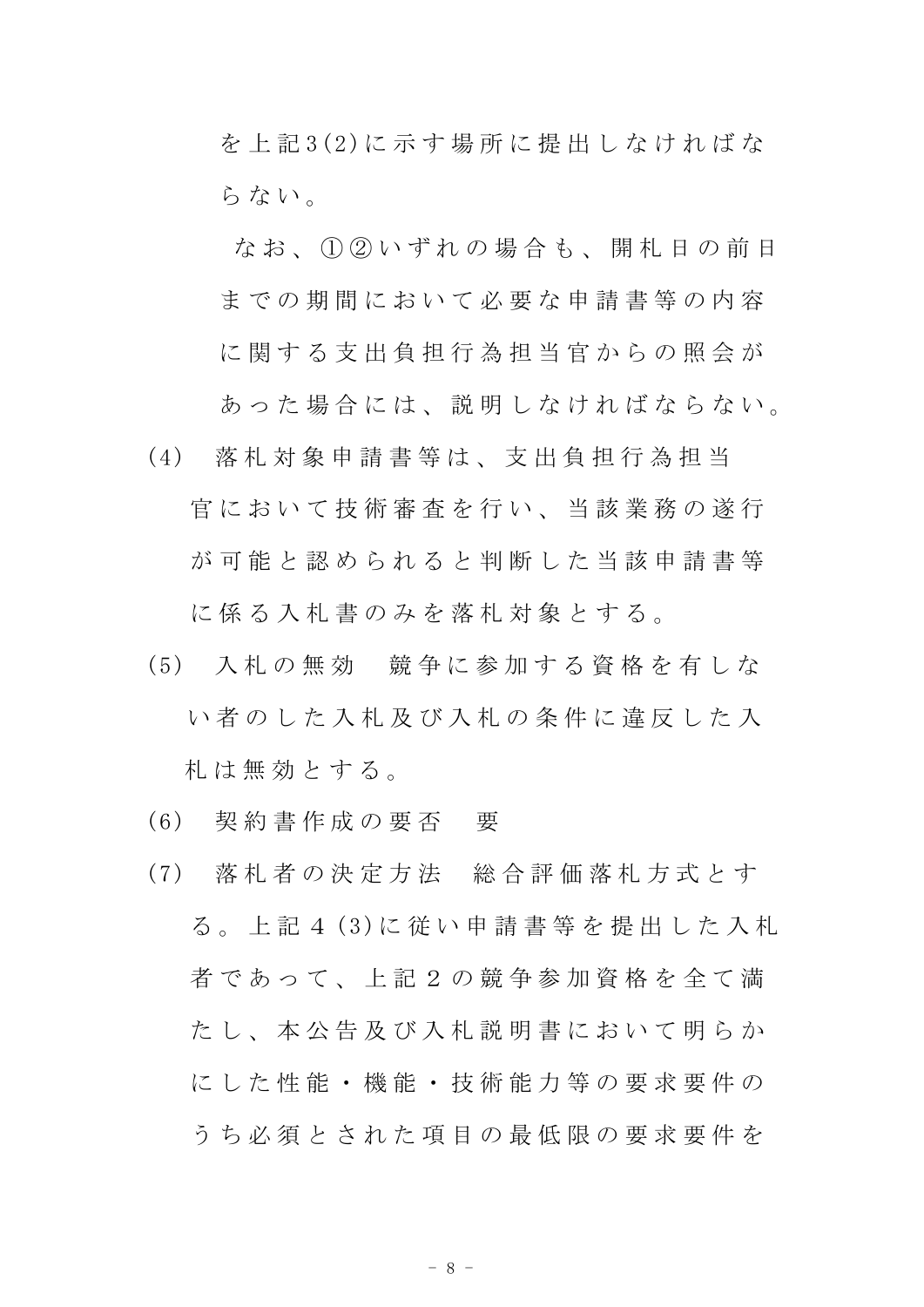全 て 満 た し 、 当 該 入 札 者 の 入 札 価 格 が 予 算 決 算 及 び 会 計 令 第 79条 の 規 定 に 基 づ い て 作 成 さ れた 予 定 価 格 の 制 限 の 範 囲 内 で あ り 、 か つ 、 当該入札者の申し込みに係る性能等の各評価 項目の得点の合計を当該入札者の入札で除し て 得 た 数 値 の 最 も 高 い 者 を も っ て 落 札 者 と す る 。

ただし、落札者となるべき者の入札価格に よっては、その者により当該契約の内容に適 合 した 履 行 が な さ れ な い お そ れ が あ る と 認 め られるとき、又はその者と契約を締結するこ と が 公 正 な 取 引 の 秩 序 を 乱 す こ と と な る お そ れがあって著しく不適当であると認められる と き は 、 予 定 価 格 の 制 限 の 範 囲 内 の 価 格 を も っ て 入 札 し た 他 の 者 の う ち 最 低 価 格 を も っ て

入札した者を落札者とすることがある。

- (8) 手続きにおける交渉の有無 無
- (9) 詳 細 は 入 札 説 明 書 に よ る 。
- 5 Summary
	- (1) Official in charge of disbursement of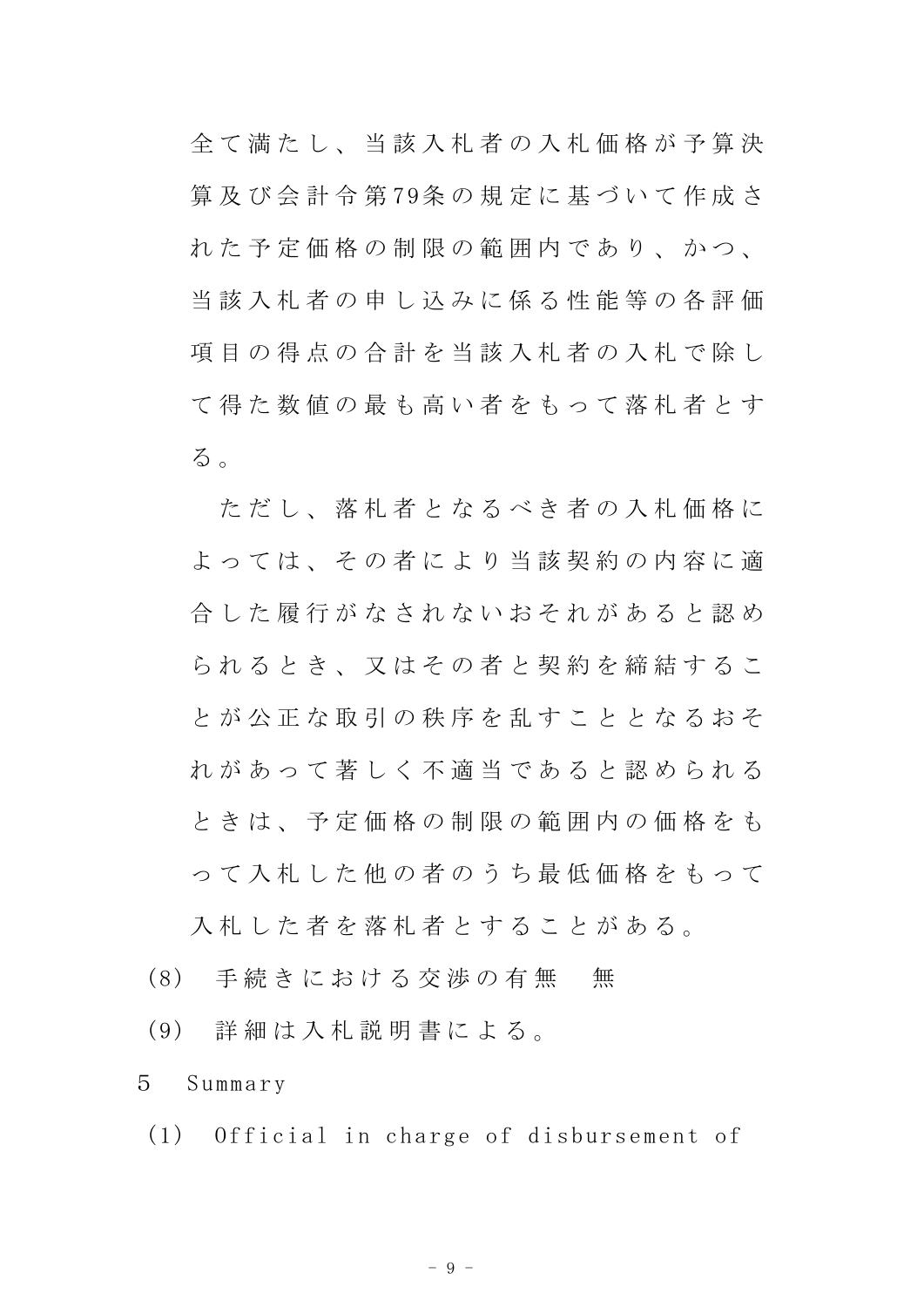the procuring entity : MIZOGUCHI Hiroki Director-General of Kinki Regional Development Bureau

- (2) Classification of the services to be required : 71,27
- (3) Nature and quantity of the services to be required : River information system precision monitoring in 2021 fiscal year, 1 set
- (4) Fulfillment period : From 1 April,2021 through 31 March,2022
- (5) Fulfillment place : It depends on the tender manual and the specification.
- (6) Qualification for participating in the tendering procedures : Suppliers eligible for participating in the proposed tender are those who shall
	- ① not come under Article 70 and 71 of the Cabinet Order concerning the Budget, Auditing and Accounting.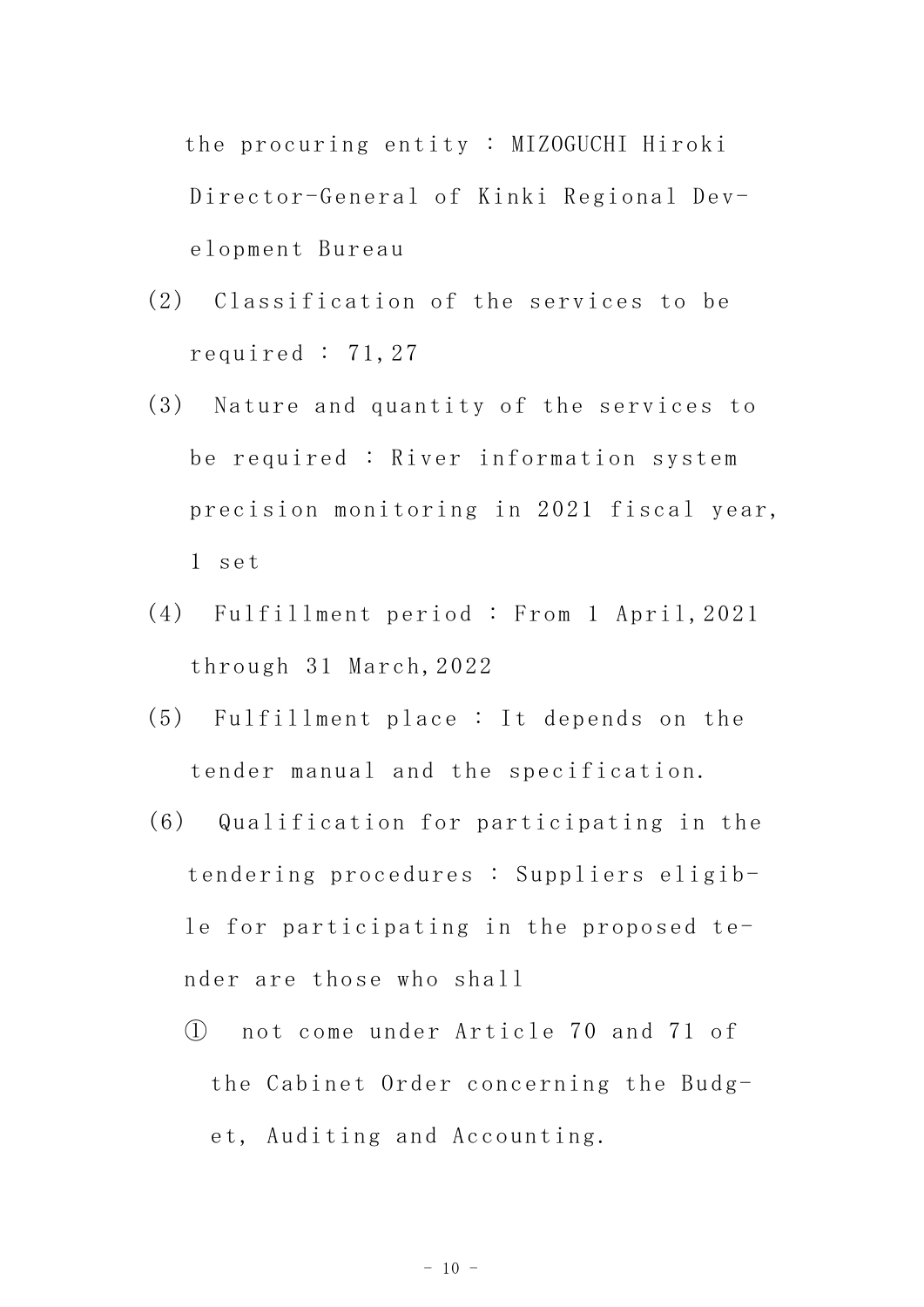- ② have" provision of services" in Kinki Area,in the fiscal year 2019/2020/20 21 in terms of qualification for participating in tenders by Ministry of Land, Infrastructure, Transport and Tourism (Single qualification for every ministry and agency).
- ③ not be under suspension of nomination by Director-General of Kinki Regional Development Bureau from Time-limit for submission of certificate to Tender Opening.
- ④ not be the stated person under the commencement of reorganization proceedings or under the beginning of rehabilitation proceedings(except for the person who has the procedure of reapplication under the notification of the competing participation qualification).

⑤ acquire the electric certification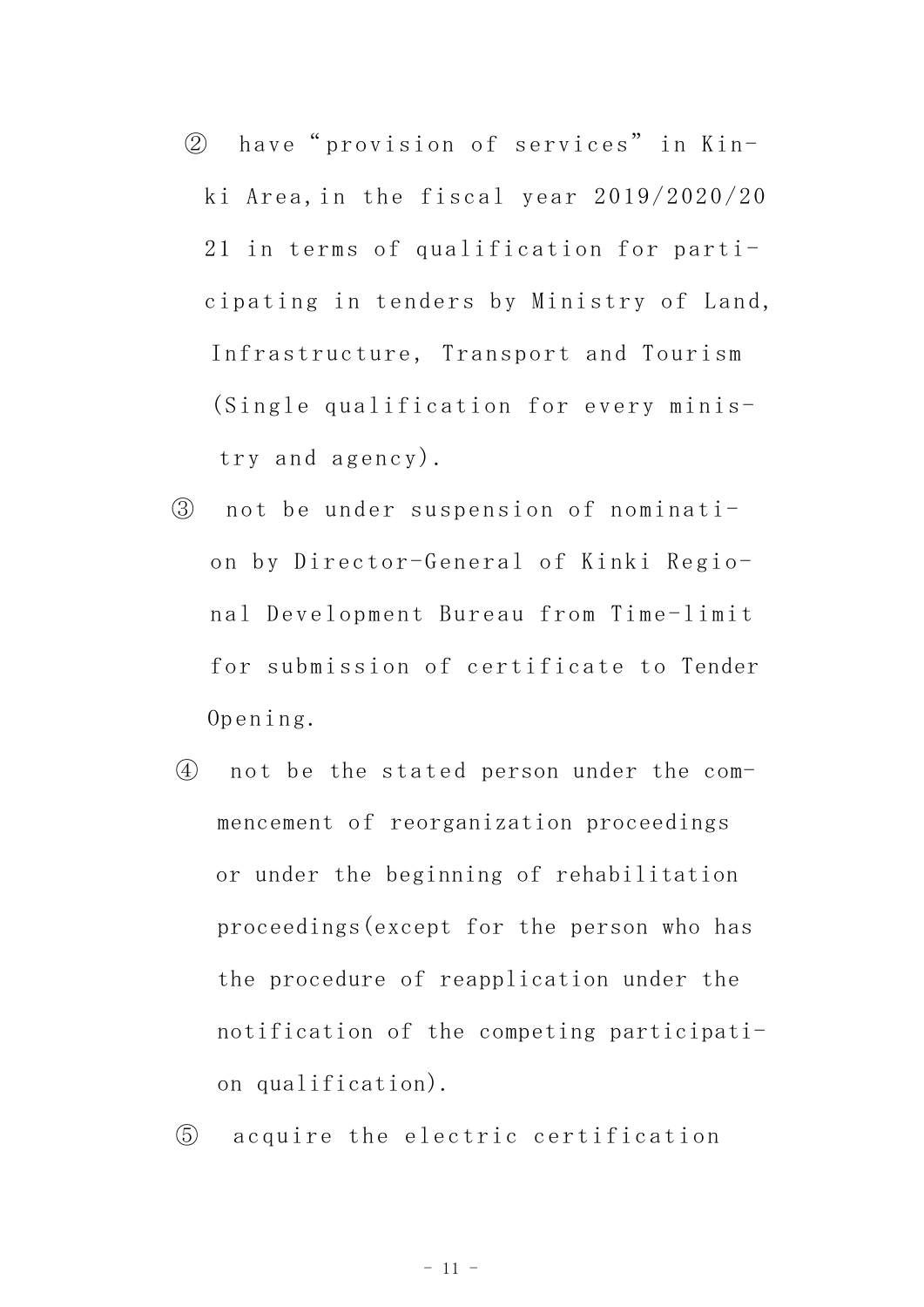in case of using the Electric Tendering system https://www.geps.go.jp/

- ⑥ The person who obtained the tender manual from official in charge of disbursement of the procuring entity directory
- ⑦ not be the person that a gangster influence management substantially or the person who has exclusion request from Ministry of Land, Infrastructure, Transport and Tourism is continuing state concerned
- ⑧ have proven records to have actually manufactured or delivered the products stipulated in the tender manual
- ⑨ Scheduled supervising engineers meet the requirement stipulated in the tender manual, and have proven records to have actually fulfilled the similar or concened services as supervising engi-